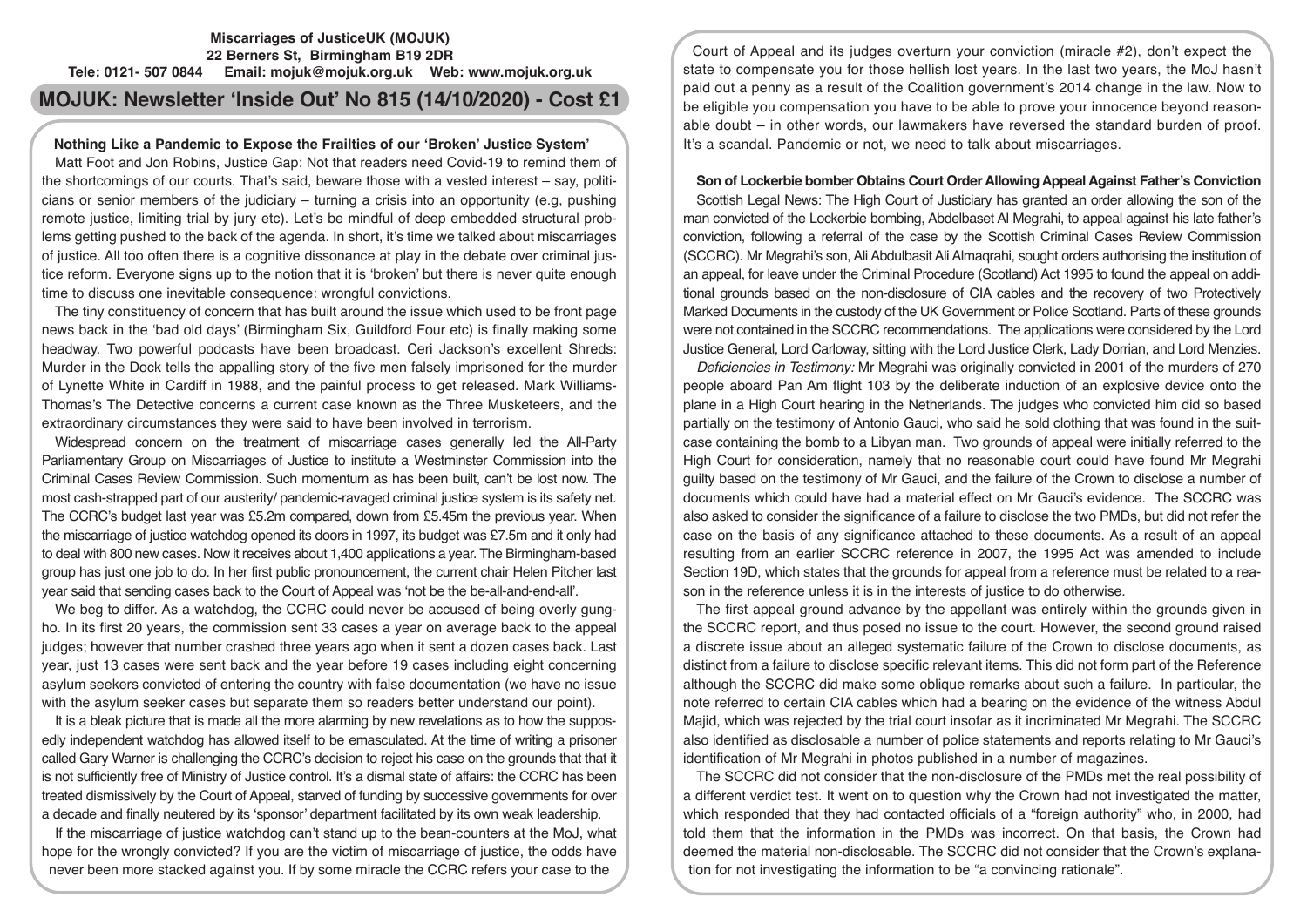*Real Harm to National Security:* The opinion of the court was delivered by Lord Carloway. On the inclusion of appeal grounds which did not form part of the reference, he said: "Despite their cryptic comments about the possibility of the appellant being able to frame an arguable ground of appeal based on oppression, the SCCRC did not refer the case to the court on the basis of any systematic failure. They were correct to do, albeit for a rather different reason." He continued: "In the context of an appeal against conviction which is based upon an allegation of a failure to disclose relevant material, it is of peripheral, if any, significance to examine whether the Crown, or a particular prosecutor, acted in good faith or to analyse whether the Crown's systems were efficient or not. If a failure to have an efficient system in place were available as a ground of appeal, a finding of inefficiency would jeopardise all convictions at the time of such a system; even if proper disclosure had been made. That is why it cannot form the basis of a successful appeal."

On the CIA cables specifically, he said: "The Crown requested that the CIA cables should form part of the appeal since it would provide the Crown with an opportunity to explain the gradual disclosure of the cables during the course of the trial and avoid the possibility of a third Reference from the SCCRC, should the present appeal fail. On that basis, the court will allow the non-disclosure Ground 2 to include reference to the Part B material on the basis that it is in the interests of justice to do so." On whether the PMDs could be recovered, he noted the certificate produced by the Foreign Secretary considering the risk of disclosing them, which stated: "I am satisfied that the production of the documents would cause real harm to the United Kingdom Government's international relations. It would also cause real harm to the national security of the United Kingdom, because of damage to counter-terrorism liaison and intelligence gathering between the United Kingdom and other States."

Lord Carloway concluded: "In these circumstances, the court considers that it must see the PMDs before reaching a decision. The court will adopt the procedure which was planned in 2008 and order the production of the PMDs to the court. It will appoint a hearing at which the Advocate General and the respondent, who is in favour of disclosure, will be represented along with a special counsel to look after the interests of the appellant." For these reasons, the Court pronounced an order authorising the appeal, with the appellant being allowed to found the appeal on the additional ground of non-disclosure of the CIA cables. The application relating to the PMDs was continued to allow for them to be considered in a hearing by the court, with the appellant represented by a special counsel.

## **Free the Saoradh 9 and Dr Issam Hjjawi**

*Ruby Morris RCG:* On 18 August 2020 nine activists from Irish republican organisation Saoradh were arrested in the occupied north of Ireland. With their houses raided and personal and family items confiscated, they were dragged off to Musgrave Interrogation Unit in Belfast. Days later, Saoradh offices and homes across Ireland were raided in a co-ordinated attack. The next morning, after a solidarity demonstration in Glasgow, which the RCG supported, a Saoradh Scotland activist was also arrested and questioned by Police Scotland. On 22 August Dr Issam Hijjawi, a Palestinian activist based in Scotland, was arrested at Heathrow airport and taken to Musgrave. All ten are now being held in prison. The arrests came after British MI5 infiltration of Saoradh by Glaswegian agent Dennis McFadden. McFadden, previously a police constable in Glasgow, has been active in republican circles for over 20 years and became Saoradh's joint resource officer in 2019, alongside Sharon Jordan, one of the ten arrested. McFadden entrapped activists by inviting them to meetings at houses he had bugged with high tech video and audio recording devices.

Known as Operation Arbacia and described by Police Service of Northern Ireland (PSNI) Crime Operations Assistant Chief Constable Barbara Gray as a 'community safety operation', this large scale attack involved British MI5 agents, Police Scotland, Gardai Siochana, the Metropolitan Police Service and over 500 PSNI officers. Addressing the House of Commons on 2 September, Northern Ireland secretary Brandon Lewis claimed the arrests to be the 'biggest step in tackling violent dissident republicans in Northern Ireland in a generation' and thanked the PSNI and its partners for their 'hard work' and 'professionalism'. The ten people arrested have been charged under the Terrorism Act 2006 with offences including directing terrorism, preparatory acts of terrorism, membership of a proscribed organisation, conspiracy to possess explosives with intent to endanger life and conspiracy to possess ammunition with intent to endanger life. Saoradh is regularly described in the media as having links to the 'New IRA', but has repeatedly stressed that it is a stand-alone organisation.

Dr Issam Hijjawi, originally from the West Bank in Palestine, is a respected Palestine solidarity activist in Scotland. He served as chair of the Association of Palestinian Communities in Scotland, represented the Palestinian Democratic Forum in Europe and supported Glasgow RCG and the Zionism is Racism Coalition in opposing Zionists marching on so-called anti-racist marches organised by Stand up to Racism. He is accused of preparatory acts of terrorism under Section 5 of the Terrorism Act 2006. As Scotland Against Criminalising Communities has pointed out 'Section 5 does not necessarily involve, as some people might suppose, preparation of a terrorist attack. Instead, it greatly expands the range of conduct that can be prosecuted under the already over-broad definition of terrorism given in the Terrorism Act 2000. People planning, or considering, travel to Syria have been convicted under Section 5. Actions carried out for the benefit of a proscribed organisation can also be prosecuted under Section 5.'

Since their arrests, Saoradh activists Sharon Jordan and Mandy Duffy have been resisting attempts at criminalisation. Instead of giving them the clothes which family members had brought to Hydebank prison, the staff attempted to give them 'jail issue' clothing, which they refused to wear. The principle of rejecting the 'convict's uniform' has a long history in Irish republican prisoner resistance; 44 years ago, on 14 September 1976, Kieran Nugent began the Blanket Protest, telling screws that if they wanted him to wear a uniform, they would have to 'nail it to my back'.

Issam Hijawi has a series of underlying medical problems for which he is struggling to get proper health care in Maghaberry prison. He has also been refused family visits via Zoom. Having been refused bail and then had to fight to be taken to hospital for an MRI scan, after the appointment, he was not returned to Roe House, the republican wing, despite there being empty cells there which can be used for self-isolating. Instead he was moved to another part of the prison, known for its inhabitable conditions and where a prisoner has already died of Covid. Issam began a protest hunger strike on 16 September, which was quickly joined by more than 50 republican prisoners in Maghaberry, Portloaise and Hydebank.

On 19 September, dozens of demonstrations took place across Ireland and internationally. RCG supporters in Glasgow joined the protest in Barrowland Park, where our speaker told the protest: 'It is not a crime to be a revolutionary Irish Republican. It is not a crime to be a revolutionary Palestinian. Let's be clear, it is British imperialism and its allies who are the guilty ones; they are the criminals, not Issam and his Irish republican comrades.'

The RCG condemns the arrests, the ongoing harassment and political policing used against Irish republicans and anti-imperialists. This is a clear attack on the democratic right to organise and all those who oppose the racism and imperialism of the British state must unite to

 $\overline{3}$   $\overline{4}$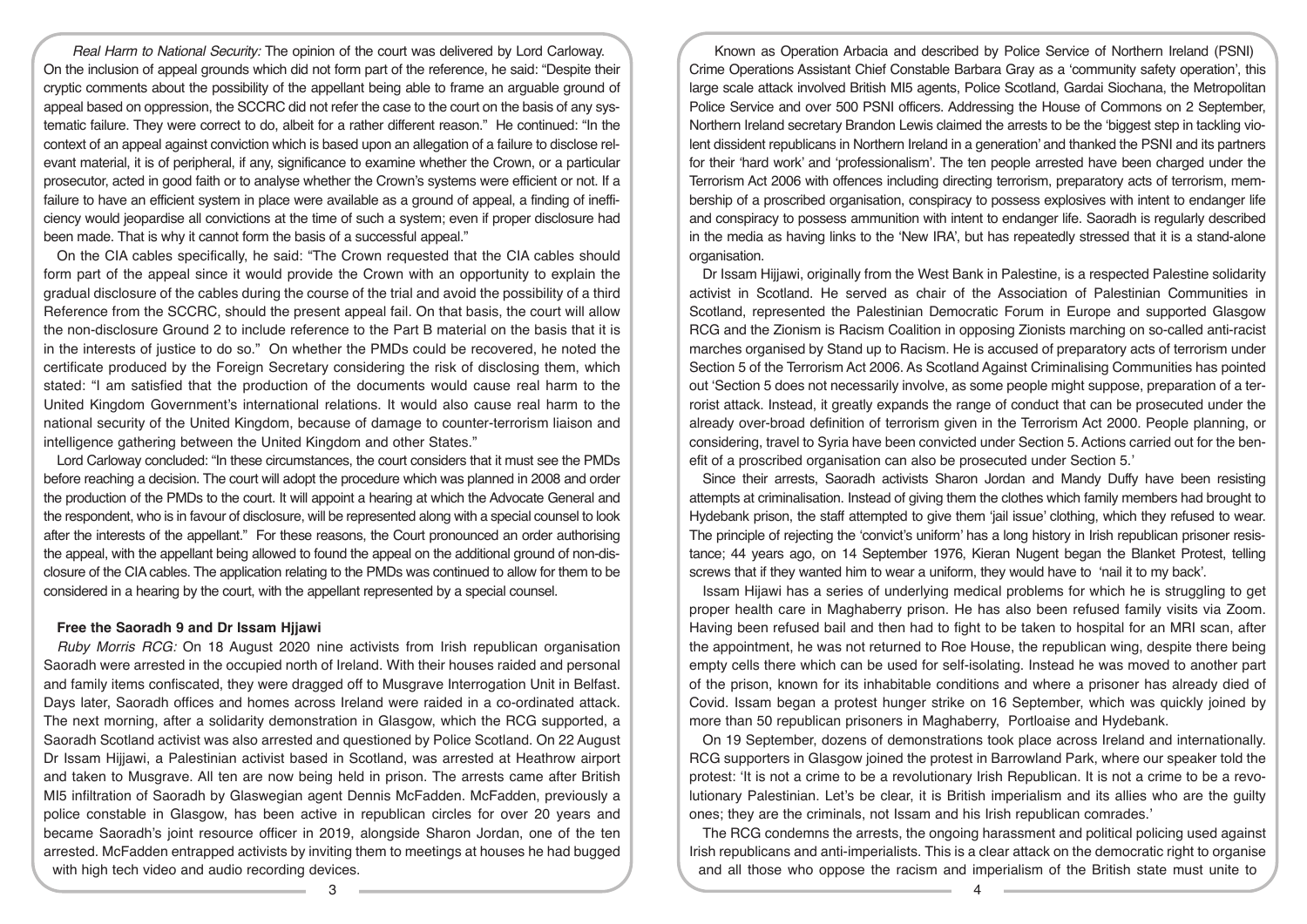demand the immediate release of the Saoradh 9 and Dr Issam Hijjawi. **Human Rights Lawyers Sue Trump Administration For 'silencing' Them** 

Julian Borger, Guardain: Prominent US human rights lawyers are suing the Trump administration over an executive order they say has gagged them and halted their work pursuing justice on behalf of war crimes victims around the world. As a result of the order in June threatening "serious consequences" for anyone giving support to the work of the international criminal court (ICC) in The Hague, the lawyers say they have had to cancel speeches and presentations, end research, abandon writing ICC-related articles and dispensing advice and assistance to victims of atrocities. The effect, according to the plaintiffs, has been an unprecedented infringement of their constitutional right to free speech and a chill that has pervaded the world of international humanitarian law. "This is just a wallop, a gut punch, silencing the activities that really have been my life's work," said Diane Marie Amann, professor of international law at the University of Georgia and one of the plaintiffs. She argued Donald Trump's order was a betrayal of an American tradition of global leadership on human rights, including the creation of the Nuremberg Tribunal and a leading role in the establishment of the ICC. "It is so sad to think that the country in which I was born, in a city called Libertyville, Illinois, is prohibiting me from doing that work," Amann said.

The executive order was followed in September by the imposition of sanctions – originally designed to be used for drug traffickers and terrorists – against the ICC chief prosecutor, Fatou Bensouda, and another senior ICC official. Amann has served as an unpaid special adviser to Bensouda on children in conflict since 2012. "I work on behalf of children who are affected by armed conflict, who are killed, tortured, sexually abused, forced to become child soldiers, and trafficked," Amann said, adding that she has had to curtail her work as a result of the US targeting of Bensouda, or face the risk of personal sanctions possibly including the seizure of her family's assets. "Since the designation of Prosecutor Bensouda, I have refrained from giving her any advice," Amann said. "I have withdrawn from public presentations to which I had already committed, out of fear that public discussion of the work of the ICC might be construed to violate the sanctions regime. I have refrained from engaging student research assistants to assist me in work in the subject area, out of fear of exposing them in some way."

The lawsuit was filed on Wednesday morning 30th September, 2020, in a federal court in New York by Amann, three other US-based law professors, all acting in their private capacities, and the Open Society Justice Initiative (OSJI). It is directed against Trump, secretary of state Mike Pompeo, treasury secretary Steven Mnuchin, attorney general William Barr, the director of the office of foreign assets control, Andrea Gacki, and their respective departments. It calls for the enforcement of the executive order to be halted while the court considers its constitutionality. The administration has presented the sanctions against the ICC as a response to the court's decision to investigate suspected war crimes by all parties in Afghanistan, including US forces. Pompeo also assailed the ICC for investigating Israel for its actions in the Palestinian territories. "This is a targeted sanctions authority directed at persons determined to have engaged in specific activity that threatens the foreign policy and national security of the United States or to have materially supported such persons," a state department spokesperson said. The sanctions, the spokesperson added, "apply to individuals who have directly engaged in ICC efforts to investigate US personnel without the consent of the United States, or have materially supported individuals who are designated for such actions".

The lawsuit argues that the executive order is so vaguely worded that it threatens a far broader range of cooperation with the ICC by lawyers, human rights groups and the others.

The OSJI argued that it could affect a casual giver of advice or even the airline transporting sanctioned ICC officials, or the hotels where they stay. "We spend lots of time in many places around the world meeting with victims to help them understand how the court works ... how they can provide evidence to the court," James Goldston, OSJI's executive director, said. "And all of that is essentially put on hold now because it may well be prohibited by this order. That's the fear, and it's such a broad order, that it's hard to tell." The four law professors suing the administration are all dual nationals, which they say makes them more vulnerable to the executive order, but say it could be used against any Americans.

Andrew Loewenstein, one of the lawyers representing the plaintiffs, described the Trump executive order as "entirely exceptional. Historically, the powers vested in the president to issue economic sanctions of this type have been used in relation to terrorist groups or drug kingpins or in relation to serious violations of human rights," Loewenstein, an attorney at the firm Foley Hoag, said. "It's never been used in a circumstance like this, where the ultimate target of the sanctions are the the prosecutor and others of senior officials of the international criminal court, who are engaged in wide-ranging efforts to prosecute and investigate international crimes including crimes against humanity, war crimes, and genocide." The plaintiffs say the order will have repercussions around the world, inhibiting non-US human rights lawyers and activists who fear being barred entry or having US assets confiscated. Goldston said: "It is I think a threat to the notion that the United States stands for human rights, and on ability to say anything to anybody about human rights in the world."

# **Basil' From The Hatton Garden Security Vault Heist Ordered to Pay £6million**

One of the ringleaders from the Hatton Garden security vault heist has today been ordered to pay £5,997,684.93. Michael Seed, known as 'Basil', 58, was convicted in March 2019 for his part in the £13.69million heist, believed to be one of the largest burglaries in English history. Wearing a face covering and wig to disguise his identity, Seed was the one who entered the vault through the drilled hole and helped empty the contents. He was seen walking away from the scene with a bin bag over his shoulder, presumed to be full of gold, jewellery and precious stones. Three years later police officers raided Seed's one-bedroom Islington council flat where they found an array of items stolen from Hatton Garden. Seed has continued to deny his involvement in this high value burglary, and any knowledge of the proceeds of the burglary except for the jewellery valued at £143,078 that was found in his flat. He said that he worked in the jewellery business but no evidence to support this was found and victims identified some of the items discovered at his flat as their own.

Today (1 October 2020) at Woolwich Crown Court Michael Seed has been issued with a confiscation order of £5,997,684.93 which he must pay within three months or he could face seven years in prison. Adrian Foster, Chief Crown Prosecutor of CPS Proceeds of Crime said: "Despite Mr Seed's protestations of innocence the CPS was able to prove that he was the masked man, and that he and his conspirators took millions of pounds worth of precious stones, gold and jewellery. "He has now been ordered to pay almost £6 million. If Mr Seed fails to pay the money he owes in time, he will face up to seven years in prison. "Where we can take money from people who have profited from crime, we do. Last year the CPS recovered over £100 million, stopping hundreds of criminals benefiting from their ill-gotten gains. "

Notes to editors: Michael Seed (DOB: 09/08/1960) was found guilty of conspiracy to burgle the Hatton Garden Safe Deposit Company and money laundering on 15 March 2019 and was sentenced to 10 years in prison. Adrian Foster is the Chief Crown Prosecutor for CPS Proceeds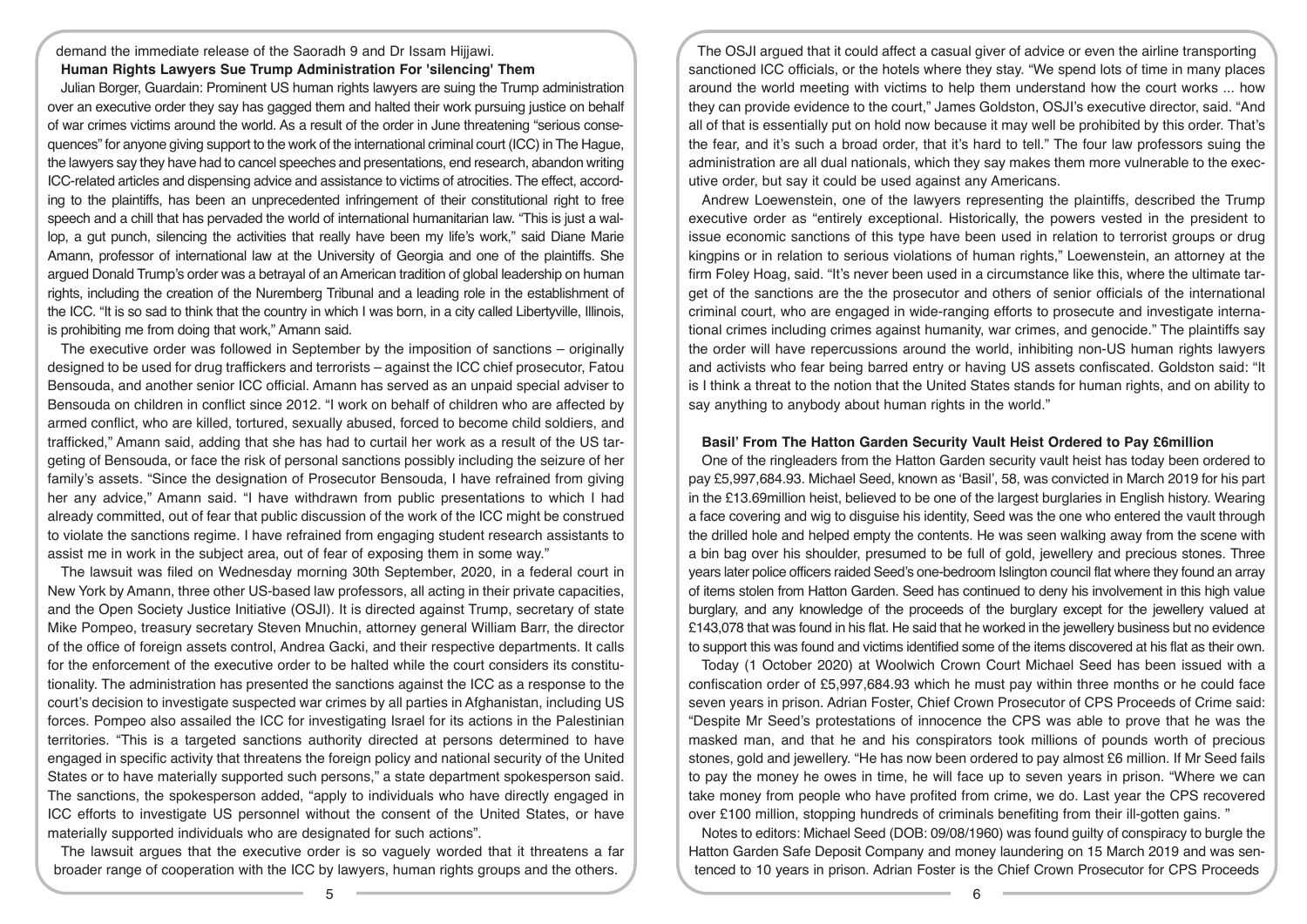of Crime (CPS POC), which is a specialist division dedicated to the recovery of assets and money. Details of other Confiscation Orders: John Collins (DOB 05/09/1940), Brian Reader (DOB 28/02/1939), Daniel Jones and Terry Perkins were given a joint confiscation order of £6,396,273.75 plus extra sums dependent on their personal circumstances. Any money paid by any of the men as regards the joint amount would be treated as a payment towards each codefendant's confiscation order. £3,635,204 of recovered jewellery was returned to victims following conviction. The remainder, which could not be accurately or safely identified, is being sold at auction. Amount paid to date: £1,659,793 Where a defendant refuses to pay their Confiscation Order in a timely way, CPS Proceeds of Crime can invite the court to impose an additional default sentence on them of up to 14 years' imprisonment. The full debt continues to be in force until it is paid and interest is charged against it at 8% (the civil judgement debt rate).

Status of the remaining defendants: Terry Perkins died in prison in February 2018 and steps are being taken to recover funds from his estate Daniel Jones's default sentence was activated on 14 August 2018 where he was sentenced to a further six-and-a-half years' imprisonment John Collins' default sentence was activated on 1 August 2019 where he was sentenced to a further six and a half years' imprisonment Brian Reader was taken before the court on 12 February 2020, however due to his deteriorating health the District Judge declined to impose the seven years' default sentence upon him.

#### **Black History Month: Frank Crichlow an Inspiring Stand Against the Establishment**

Tomáš Tengely-Evans, SWP:Frank Crichlow "first came into contact with Notting Hill police station" after he opened a cafe in west London in 1959. He was to become an icon of resistance to the cops' repression for the rest of his life. Crichlow was born in Trinidad, then one of Britain's colonies in the Caribbean, in 1932. At the age of 21, he came to Britain on the SS Colombie. British politicians had encouraged immigration to meet labour shortages. And like many Afro-Caribbean migrants, he moved to west London and worked for British Rail for a few years. Looking back at that time, from the vantage of the 1990s, Crichlow described how black people met "racism when they went into a shop or tried to get places to stay". And how fascist groups organised amid the racist atmosphere.

In 1956 Crichlow formed the Starlight Four band, which found some success with TV and radio appearances. He used the money to set up the El Rio cafe in Westbourne Park. It attracted a wide clientele from black migrant workers to famous writers, a Tory minister and businessmen. It also attracted the police who used the "Sus Laws"—similar to Section 60 stop and searches to frame people on trumped up charges."The basic reason was racism," remembered Crichlow. In 1968 Crichlow set up a new venture called the Mangrove restaurant. Within its first year, cops had raided it six times. People organised a protest on 9 August 1970 and marched on the police station. Cops beat up protesters and arrested 12 for incitement to riot. While the magistrates' court threw out the charges, the Director of Public Prosecutions reinstated them. Police rearrested Crichlow and eight others, including leading members of the British Black Panthers Altheia Jones-LeCointe, Barbara Beese and Darcus Howe. After a defence campaign and a nearly 60 day trial, the jury cleared the Mangrove 9 of the main charge.

Crichlow said, "It was black power time and people were looking for something to identify with. "We had telegrams from people all over the world. They were saying the nine people had stood up against the whole establishment." But the police harassment of the Mangrove continued. In 1988 the police used a sledgehammer to break down the door. They arrested Crichlow and 11 others,

charged them with supplying heroin, and banned him from going near the Mangrove for a year. There were big debates in the defence campaign. Some leading figures came from a black nationalist perspective. They wanted a campaign that only involved black people or was only passively supported by whites.

Others argued for black and white unity against the police and racism. They included Communist Party member Trevor Carter and Socialist Workers Party members. Crichlow was acquitted. In 1992 the Metropolitan Police was forced to pay out £50,000 in damages for false imprisonment, battery and malicious prosecution. The Mangrove closed in the same year, but Crichlow continued his activism until his death in 2010. He didn't "see myself as a leader". "As I see it I stood up for my rights and a lot of people identified with that." he said. "We weren't going to put our tails between our legs."

#### **Villainous John O Supporter of Murderers and Terrorists**

In 2002 the then Home Secretary David Blunkett asked for a £340,000 grant to the National Coalition of Anti-Deportation Campaigns (NCADC) to be reviewed. This was after he and the then editor of the daily mail, Paul Dacre had met for breakfast at one of their weekly meetings. Mr Dacre described the grant to NCADC as the 'Barmiest Grant the National Lottery had ever made. Mr Blunkett tried to stop the grant himself but found he had no legal power to do so. So he leant on the National Lottery, who suspended the grant, subject to an in-depth review as to how the grant was made. The review, which lasted eight months, came to nothing as NCADC had done nothing illegal or unconscionable, they released the grant to NCADC. I John O, was then the Co-Ordinator and ran NCADC; I was subject to personal attacks in the media by the Daily Mail and other media. At the time NCADC and himself had to keep their heads down. NCADC never distributed the two worst media stories at the time, hoping the storm would blow over which it did. So am now sending both articles to a select number of people. Though both were trying to do damage, I am pretty well proud of the content, as everything they said was right. In Solidarity, John O

*Mr O, the Ex-Trucker Who Stand up For The Terrorists* 

Neil Sears, Daily Mail Circa 2002: With his pony tall and grey beard, John O'Reilly appears to be nothing more than an easy .golng eccentric. But the 59-year-old former lorry driver with no academic qualifications has been agitating for the past quarter of a century for the abolition of immigration laws. Far from being laidback, the self-styled 'Mr O' believes the Government is 'Colluding with fascism by limiting asylum. He finds himself under the spotlight thanks to his leadership - on an annual wage of £30,000 - of the National Coalition of Anti-Deportations Campaigns.

His dream of flinging the nation's doors open to all-comers is yet to be realised, but he has had his triumphs. An early success, the Daily Mail can reveal, involved the revocation order on Jamaican armed robber Metso Moncrieffe. Moncrieffe arrived in Britain in 1979 but by 1981 had been jailed for three years for robbing a man while wielding an imitation pistol. Home Office officials ordered him to be deported on upon release - but the ex-con went into hiding while Mr O and fellow radicals launched a drive for him to be allowed to stay. The campaign climaxed in the storming of the England-India cricket test at Edgbaston in 1086, when protestor Joanna Duchesne stopped play by hiding the bails down her trousers. The following year Moncrieffe was allowed to stay.

Mr O was not much in evidence this week at the Asian community centre he uses as his campaign headquarters, spending more time in hi council maisonette nearby in the ethnically mixed Lozells district of Birmingham. Behind a steel security gate with a massive padlock, his home is well kept. Many other houses on the street are boarded-up. Mr O, who describes himself as 'Scottish-Irish', briefly emerged to outline his belief that all immigration laws are racist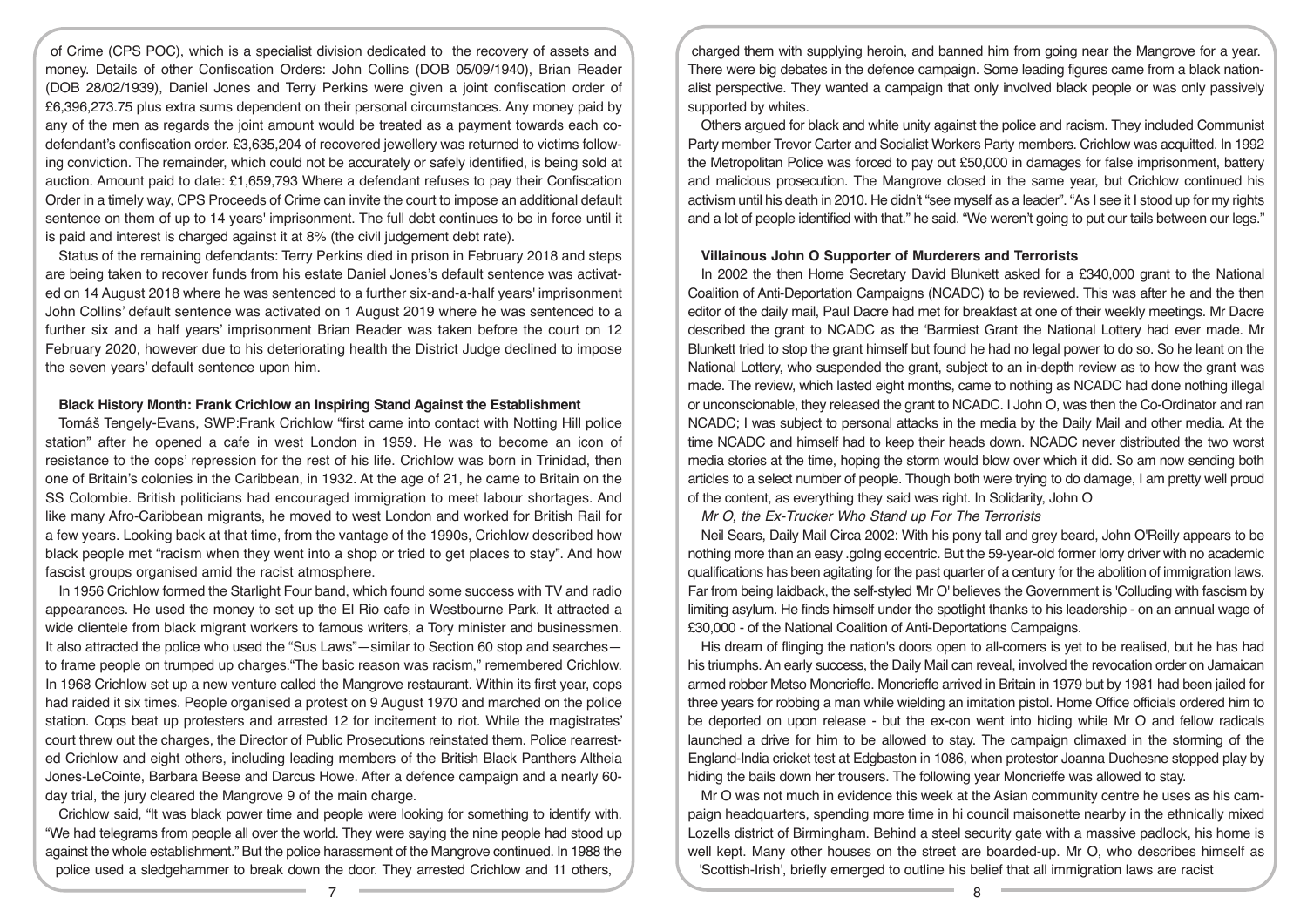I don't think there should be any immigration laws, because they 'discriminate against people who aren't British nationals, 'Mr O said. 'I've been involved in campaigning against deportation orders since 1979. 'At first, I was just giving leaflets out, but I was a dedicated volunteer from 1985, and have been the national coordinator of the organisation since 1995. 'We've had 100 successful campaigns against deportation orders. We are very proud of the work we do in helping people to avail themselves of their rights. About his qualifications for his publicity-funded role, Mr O said: 'it all comes from years of experience opposing deportations. 'I was expelled from one school and literally thrown out of the other; I didn't even get a school leaving certificate.

#### *Asylum Campaigner Backs Murders Too*

London News, Circa 2020: The leader of the controversial asylum seekers' charity being investigated by the Home Office is also an active supporter of freedom for notorious killers. John O'Reilly backs Winston Silcott, Michael Stone and Barry George. Mr O'Reilly- who calls himself 'John O' - is the leader of the National Coalition of Anti-Deportations Campaigns (NCADC), which has used grants from the National Lottery to seek residency rights in Britain for convicted terrorists. He believes all immigration laws are racist and that even terrorists should be entitled to enter the country and live here. Fresh evidence of his extreme beliefs emerged last night when the Daily Mail discovered that as well as running the NCADC on lottery-funded pay of £30,000 a year, the 59-year-old former lorry driver also runs Miscarriages of Justice UK. Working from his home in the Lozells district of Birmingham, Mr O'Reilly edits MOJUK's extensive website which campaigns for a host of infamous prisoners to be set free. MOJUK openly admits that it is unconcerned whether the prisoners it champions actually committed the offences concerned, only that they had a fair trial. Amongst the most prominent cases is that of Winston Silcott, who had his conviction for murdering PC Keith Blakelock in the Broadwater Farm riot in 1985 overturned after a long campaign, but remains in jail for life for stabbing a man to death. MOJUK has also taken up the cause of Bary George, whose appeal against his conviction for the murder of television presenter Jill Dando was recently rejected, and Michael Stone, serving life for Killing Lin and Megan Russell in 1996. Mr O'Reilly describes the prisoners as 'hostages of the state'.

#### **Black Working-Class Youth Criminalised Excluded in the English School System**

While a minority of young, multiracial working-class Londoners caught up in serious youth violence are schooled in the Pupil Referral Units (PRUs) and Alternative Provision (AP) that forms part of the 'PRU-to-prison pipeline'; little is known about how the education system for the excluded came about. The IRR's new paper, How Black Working-Class Youth are Criminalised and Excluded in the English School System: A London Case Study, reveals that over the past forty years, exclusion from mainstream school has coincided with systematic 'educational enclosure'.

In this period, the state has responded to inner-city youth rebellions and political agitation for racial and social justice by depriving working-class communities of education. Consequently, a two-tier education system, with 'deserving' and aspirational students in the academy sector and 'undeserving' and alienated kids in the PRU and AP sectors has emerged. The 'undeserving', steadily cast adrift in education, are not mere anomalies in a system that encourages learning and race-class inclusivity; they represent a system that has been purpose built to segregate. As the paper explains, London is leading this educational trend. The proportion of pupils in PRUs and AP in the capital is almost double the national rate, with young boys of black Caribbean heritage overrepresented in the sector.

This report aims to support important on-going campaigns for education justice, by excavating the specific political conditions that have ushered in regressive reforms. This history has been for-

gotten and urgently needs retelling at a time when think-tanks and government are in the business of expanding the PRU sector by rebranding it as AP and privatising it through academisation. Author of the report and IRR researcher Jessica Perera says 'amidst the Black Lives Matter protests, we have seen increased demands to decolonise the curriculum. At the same time, the coronavirus pandemic has exposed a system which fails working-class students. This paper reminds us that those who have been continually failed are found in PRUs and AP and that their segregation is a damning indictment of a planned education malaise, which has been designed and deployed on a specific section of society with a history of resistance and rebellion.' IRR Director, Liz Fekete added, 'With this paper, the IRR challenges the superficial analysis that stigmatises young Black Londoners for knife crime whilst failing to look reality in the eye. Could it be that factors such as austerity, privatisation and educational enclosure have in fact hardwired racial injustice into society?

#### **Overseas Operations Bill - Uniquely Reprehensible**

Nicholas Reed Langen, Justice Gap: In 2005, Lord Bingham, giving the judgment of the House of Lords, wrote that 'torture is... totally repugnant to the fundamental principles of English law'. This absolute rejection of torture, as an anathema to our national values, is no longer so absolute, judging by the language of the Overseas Operations Bill, which passed its second reading in the House of Commons last week. This bill reveals a government that is not concerned with upholding the dignity of the British military, ensuring that soldiers who act dishonourably are held to account. Instead, preserving the 'morale' of the soldiers is apparently its priority, more concerned with ensuring that the military's recruitment efforts are buoyant than with respecting international law.

The primary ambition of the bill is ostensibly to protect soldiers from having their conduct in the field unnecessarily scrutinised. This, in and of itself, is no bad thing. Soldiers operate in unfathomably challenging conditions, facing circumstances that civilians cannot begin to imagine. Amid the chaos of the battlefield, the fear of prosecution, fear that would do little but distract from any military operation, should be far from soldiers' minds. Nor should soldiers worry about every action they took after the event, forced to relive and reconsider all their decisions, trying to decide if they will face a judge and jury for shots fired amid the heat of war.

In the aftermath of the Iraq War, this was not entirely the case. Admittedly, there is little dispute that British soldiers deployed to Iraq violated the Geneva Convention and vast swathes of international law. In 2009, video footage was leaked to the British press, showing soldiers grabbing Iraqi boys from off the street, and viciously beating them. This was not a lone event, but one of many to come to light, with British soldiers treating Iraqi prisoners abhorrently, most notoriously at Basra, a British military base. All these prisoners should have been treated with dignity, as prisoners of war. Not used as punchbags for our soldiers.

But for some lawyers, these genuine claims were not enough. Most notoriously, Phil Shiner, of Public Interest Lawyers, brought manufactured claims, as well as genuine ones, against the British Army, some of which were heard in the Al-Sweady Inquiry, which examined the conduct of British troops at the Battle of Danny Boy, ultimately exonerating them. Condemning the lawyers who had instigated the inquiry, the inquiry's report concluded that the allegations were a 'product of deliberate lies, reckless speculation and ingrained hostility'.

It is the conduct of Phil Shiner and his ilk that has driven much of the public demand for our soldiers to be protected from unnecessary prosecution. The revelation of the false claims transformed the public's mood, who redirected their disgust and outrage away from the military, and towards the lawyers. This, in part, is what the bill is trying to take advantage of, showing the pub-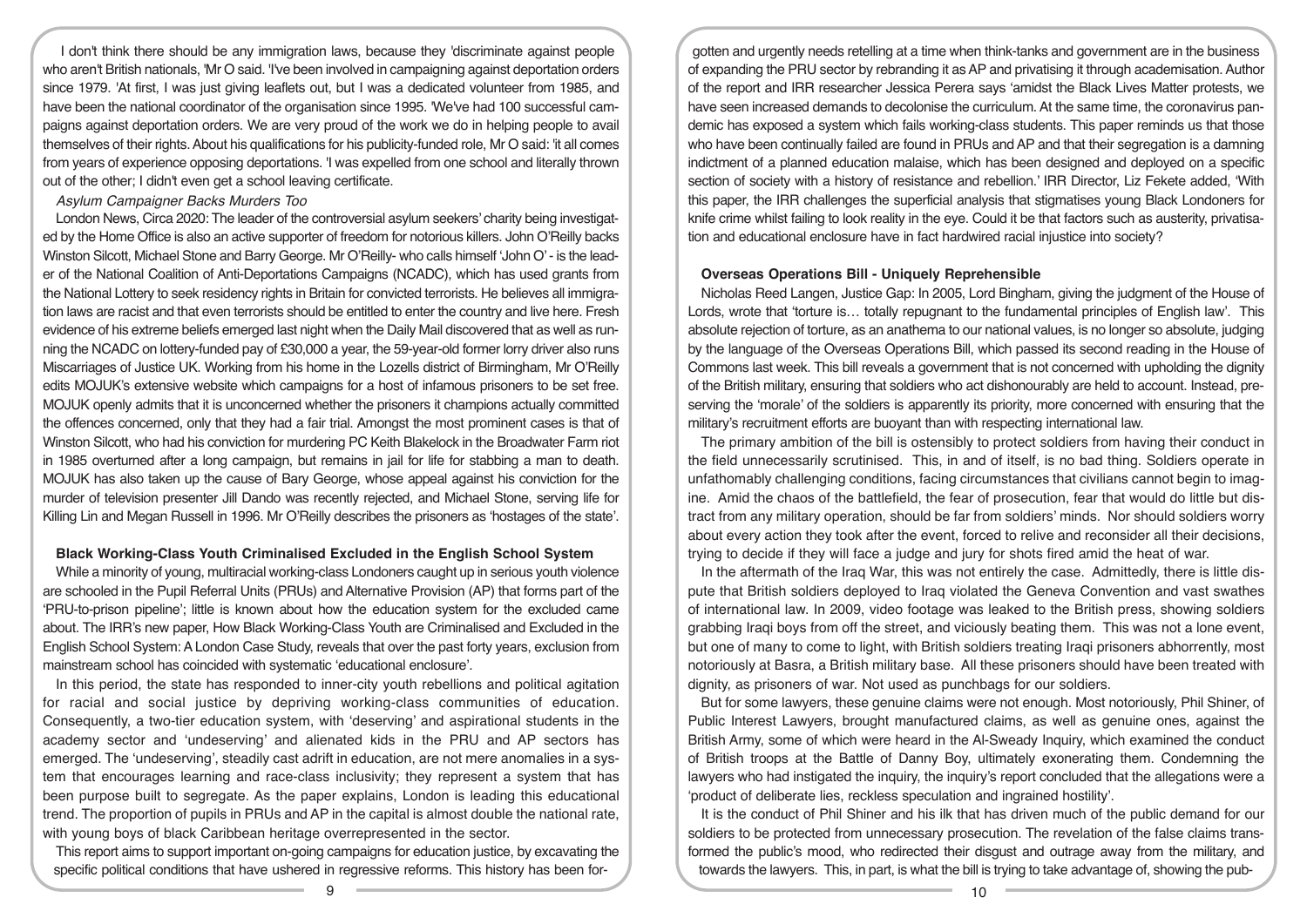lic that the government is on the side of 'our boys' by protecting them from vexatious claims. The bill seeks to do this through a 'triple lock' mechanism. First, for any allegations over five years old, there is a presumption against prosecution. In particular, this presumption requires prosecutions to consider if the circumstances the accused faced in the field mean it is not in the public interest to proceed. Second, if there has already been an investigation, and 'no compelling new evidence has emerged', the default position should be against prosecution. Third, and possibly the most alarming of this unpleasant trio, is the requirement for the Attorney General to approve of any prosecution where first two hurdles are surmounted.

Given that the legislation exempts sexual offences from these 'triple locks', it would seem that the government has not forgotten that some crimes are so heinous that they should always be prosecuted. Yet war crimes and crimes against humanity, equally reprehensible offences, are not exempted. This puts the UK, once more, in potential breach of treaties that it has signed, including the Geneva Conventions and the UN Convention on Torture. Brian Houlder QC, former director of service prosecutions, said that it was a 'national embarrassment' that we should 'treat torture and other grave crimes, including homicide, as excusable'.

Nor is it legitimate to try and use the traumatic realities of the battlefield as an excuse. No one disputes the challenges that soldiers face, but as Dan Jarvis has written for The House, British soldiers are some of the most highly trained in the world. If the trauma of the battlefield has devastated a soldier, causing them to act in ways they never ordinarily would have done, that should be a matter for mitigation, not a hurdle against prosecution.

It is equally illegitimate to leave the final say with the Attorney General, an increasingly politicised figure. Ordinarily, prosecutions are decided upon at arms length from government, with the Director of Public Prosecutions an independent office of the executive. Even though the Attorney General is supposed to hold their obligation to the law above party politics, the conduct of the current holder of the office, Suella Braverman, has shown that it is all too easy for lawyers-turned-politicians to choose political expediency over their oaths of office. Any refusal by an Attorney General would be tainted with illegitimacy- and would raise the intriguing possibility of judicial review.

Yet these are not the only flaws within the bill. While the government has focused on the elements of the bill that protect the soldiers from the fear of unwarranted prosecution (a fear that is overblown, if the actual number of military prosecutions over, for instance, Iraq, are counted), the more alarming and consequential is how it protects the government. In recent years, courts have become less willing to allow governments to use the justification of war as an excuse for failing to protect the rights of soldiers and victims. In 2013, the Supreme Court ruled in Smith v Ministry of Defence that the government had to consider the soldiers' right to life under Article 2 of the ECHR, and that simply being abroad did not mean they sacrificed the protection of UK law entirely, while in Al-Skeini, the European Court of Human Rights held that detainees under the control of the UK abroad are also protected by the ECHR.

For critics of judicial review, this 'lawfare' hinders the ability of the government to properly wage war, distracting the government with unnecessary concerns, like the rights of soldiers. Despite the courts acknowledging that the realities of war mean that governments cannot be expected to uphold rights as fully in combat situations, the fact that the military is open to the scrutiny of civil courts at all is too much for these critics. The Overseas Operation Bill seeks to address such criticism by imposing stringent and absolute time limits on when claims can be brought. Rather than the current position, which sets a limit of three years for civil claims and one year for human rights claims, but then gives the court the discretion to allow a late claim to proceed, the bill would remove this discretion

from the court. Instead, any claim filed outside of the time limit will be barred absolutely.

This means that while purporting to defend our soldiers, in reality the bill undermines them, limiting the ability of our soldiers to hold the government to account for failing to protect their rights on the battlefield, as well as the rights of those detained. Nor can it reasonably be said that the harm done to soldiers' interests is an unfortunate, but necessary, consequence of trying to limit late, vexatious claims from alleged victims. Of the cases filed against the MoD, a vastly disproportionate number come from soldiers, with John Healey MP telling the Commons' chamber last week that troops and veterans make twenty-five claims for every one claim made by an alleged victim.

Such an amendment reflects this government's ongoing disdain for the courts and its objection to independent scrutiny. It does not acknowledge that the courts are slow to intervene in military decisions, and only allow claims to proceed after expired time limits when there are valid reasons for them to do so (and indeed, actions against the MoD . Fettering their discretion actively harms the interests of our soldiers, limiting the ability of the courts, for instance, to allow claims for PTSD to proceed when the symptoms begin after the time limit has passed. This is why the British Royal Legion, which cares for our veterans, have noted their concern for what the legislation might mean for our troops and veterans, and their families.

Given that, for Brexiters, our departure from the EU heralds the return of Britain as an independent nation onto the world stage, it is curious that that the government is choosing to return with not one but two pieces of legislation that breach international law. Unless we are planning on using our newfound freedom to join the more reviled members of the international community, such laws achieve little. Our senior military officers understand the repercussions of this bill, with Lord Guthrie, former chief of defence staff, saying it 'would let torturers off the hook'. Couple this with the fact that it also tells our troops that the government is more interested in protecting itself than their rights, and it is a uniquely reprehensible bill. After Labour abstained from the bill's second reading, the Conservatives tweeted that Labour 'refused to back Britain's armed forces'. This nationalistic propaganda belies the reality of the legislation, trusting that the British people will focus on the government's spin, rather than its expansion of unaccountable executive power.

#### **Covid rules in prisons blocking rehabilitation, say UK campaigners**

Jamie Grierson, Guardian: Coronavirus measures in prisons in England and Wales have in effect delayed the release of potentially thousands of prisoners by blocking chances for inmates to take part in rehabilitation activities required to progress their sentences, campaigners say. Nearly 11,000 prisoners serving indeterminate sentences, and about 5,815 inmates serving extended determinate sentences, need to be able to demonstrate to the Parole Board that they have taken part in certain activities to reduce their risk and allow their release. But support to reduce the risk of reoffending and prepare people to lead law-abiding lives has all but stopped, potentially delaying the release of people back into the community, the Prison Reform Trust says in a report seen by the Guardian. The uncertainty is leading to increasing despair and hopelessness and putting a significant strain on prisoners' mental health and wellbeing, already suffering as a result of lockdown, the charity has warned.

Prisons were placed under a severely restrictive regime in March, which reduced time spent out of cells to about 30 minutes a day, suspended prison transfers and forced new arrivals to be quarantined for 14 days, and is yet to be fully unwound. Peter Dawson, the director of the Prison Reform Trust, said: "The purposes of prison include working to ensure that the person emerges less likely to reoffend than when they went in; and that depends on opportunities for meaningful activities that develop skills as well as self-esteem. "So long as the 'regime' for any prisoner consists of 23-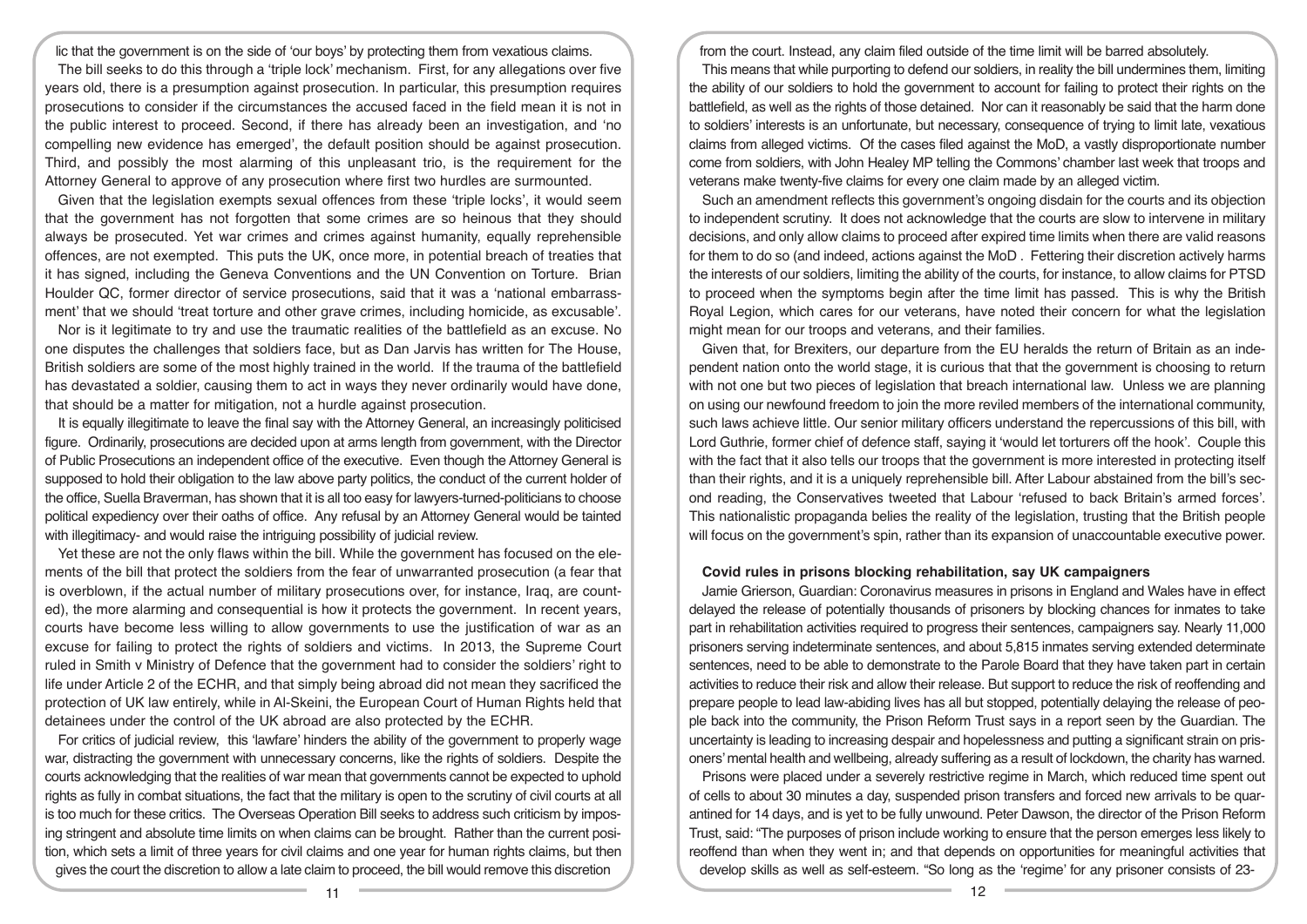hour days in [a] cell, the public are being shortchanged on their investment in prisons. The prison service has committed to a 'rehabilitative culture'. Now is the time to double down on that commitment." Among the prisoners serving indeterminate sentences are those jailed under the terms of an imprisonment for public protection (IPP). Scrapped in 2012, the IPP was a form of indeterminate sentence under which offenders were given a minimum jail tariff but no maximum. The Prison Reform Trust has been exploring the experience of prisoners and their families during the pandemic as part of its Capptive project. It draws on evidence from 85 prisons in England and Wales, 117 serving prisoners and 25 families, interviews with legal and criminal justice practitioners, as well as the findings of inspections at 15 prisons during the pandemic.

One indeterminately sentenced prisoner told the charity: "For myself it's brought more uncertainty within uncertainty, because I am serving a short-tariff IPP, I had not long been on an offender behaviour course before lockdown … and I was due for parole sometime after September, I was told. But I never had a date, which was eating away at my mental health, and now I'm sure that I probably won't see a parole board this year without completing this objective." A Ministry of Justice spokesperson said: "We remain vigilant and prison staff are working hard to move back towards a full regime where possible – 80% of prisons have now begun to resume work and education."

#### **MPs Back Bill to Authorise Mi5 and Police Crimes**

BBC News: MPs have backed the latest stage of a bill to allow undercover agents to commit crimes on operations. The government says the legislation will give a "sound legal footing" for those who work to "protect the public". But backbenchers are divided over the implications for human rights and civil liberties, and many have concerns over if the right safeguards are in place. Former Tory minister David Davis has warned the bill could "impinge on innocent people". During a debate on the bill, shadow home secretary Nick Thomas-Symonds said Labour would not oppose it at this stage. But he said the party would "seek to improve [it] on the vital issue of safeguards, so the public can have confidence in the process and our law enforcement bodies can carry out that vital work of keeping us all safe". However, a number of Labour MPs were expected to break party orders to abstain on the vote, with both Apsana Begum and Zarah Sultana tweeting to say they would vote against it. Speaking in the Commons, Ms Begum said: "There is a grave, serious and very real danger [the bill] could end up providing informers and agents with a license to kill."

BBC home affairs correspondent Dominic Casciani said the legislation would explicitly authorise MI5, the police, the National Crime Agency and other agencies that use informants or undercover agents to commit a specific crime as part of an operation. The law will require MI5 officers and others to show the crime is "necessary and proportionate", but security officials will not say which crimes they will consider authorising, as it could lead to terrorists and other serious criminals working out who is undercover. However, the legislation stresses agencies must not breach the Human Rights Act, which requires the government to protect life. A senior judge will report on how the power is used and there will be no role for the Crown Prosecution Service in reviewing the crimes.

Safeguards: Opening the debate earlier on Monday, Home Office minister James Brokenshire said the bill would "help keep our country safe". He said it would "ensure operational agencies and public authorities have access to tools to keep us safe from terrorists, safe from serious organised crime groups and safe from those who wish to cause harm to our country and citizens". And he also pointed to comments by the new director general of MI5, Ken McCallum, that claimed such operations had thwarted 27 terror attacks in the country since March 2017. But a number of MPs from across the House raised concerns around safeguards to ensure agents would not be able to

commit crimes such as murder or torture. Tory MP Steve Baker said: "For those of us who like the red meat of law and order, it has forced us to look inside the abattoir and we don't like what we see. "I can't imagine ministers will be authorising killing or torture, but [that should be] on the face of the bill so the public can have confidence." Labour's Yvette Cooper, who chairs the Home Affairs Select Committee, also said the safeguards were "very vague and very broad", calling for them to be "strengthened to get this legislation right".

## **A Mother's Letter to Her Son in Jail**

Dear Son: Just a few lines to let you know I'm still alive. I'm writing this letter slowly because I know you can't read fast. You won't know the house when you come home; we've moved. It was a lot of trouble moving. The most difficult was the bed.you see the man wouldn't let us take it in one piece. It wouldn't have been too bad if your father hadn't been sleeping in it at the time. About your father, he has a lovely new job. He has 500 men under him. He's cutting the grass in the cemetery. Your sister got herself engaged to that fellow she's been going out with. He gave her a beautiful new ring, with three stones missing. Our neighbors, the Browns, started to keep pigs. We got wind of it this morning. I got my appendix out and a dishwasher put in. There was a washing machine in the new house when we moved in but it isn't working too good. I put 4 shirts in it, pulled the chain, and I haven't seen the shirts since. Your little brother came home from school yesterday crying. All the boys in the school have new suits. We can't afford to buy him a new suit, but we are going to buy him a new hat and let him look out of the window. Your sister had a baby this morning. I haven't heard yet if it's a boy or a girl, so I don't know if you're an aunt or an uncle yet. Your uncle Buck was drowned in a vat of whiskey last week. Four of his workmates dived in to save him, but he fought them off bravely. We cremated him and it took three days to put out the fire. Your father didn't have much to drink for Christmas. I put a pint of castor oil in his pint of beer. It kept him going till New Year's day. I went to the Dr. on Thursday: your father came with me. The Dr. put a small glass tube in my mouth and told me not to open it for 10 minutes. Your father offered to buy it from him. It only rained twice since last week. First for three days and them for four days. It was so windy on Monday one of our chickens laid the same egg four times. Your loving Mother,PS I was going to send you £10 but I had already sealed the envelope.

## **MPs Call For Stricter Safeguards For Private Prosecutions**

Owen Bowcott, Guardain: Private prosecutions should be subject to more effective safeguards so that defendants receive a fair trial and do not pay excessive costs, MPs have recommended. Following the scandal over the Post Office's misguided criminalisation of scores of its sub-postmasters, the justice select committee has warned of the danger where an "alleged victim in a case is also the investigator and the prosecutor". Without central records, the report cautions, there is no way of confirming what it suspects is a sharp rise in prosecutions launched by individuals, companies and organisations such as the RSPCA. Legal aid costs, however, show that in 2014-15 a total of £360,000 was paid out of central funds for private prosecutions in 32 cases. By 2019-20 the costs had risen to nearly £12.3m in 276 cases.

There are other financial temptations. Firms can pay less in court fees for private prosecutions than if they pursue civil claims, the committee heard. MPs say the increase of private prosecutions in England and Wales may well be a consequence of the "limited resources of both the Crown Prosecution Service and police". The CPS was subject to swingeing cuts under austerity policies from 2010, although its resources have increased more recently. Although the CPS plays a key role in overseeing the right to bring private prosecutions, the report notes, "in practice